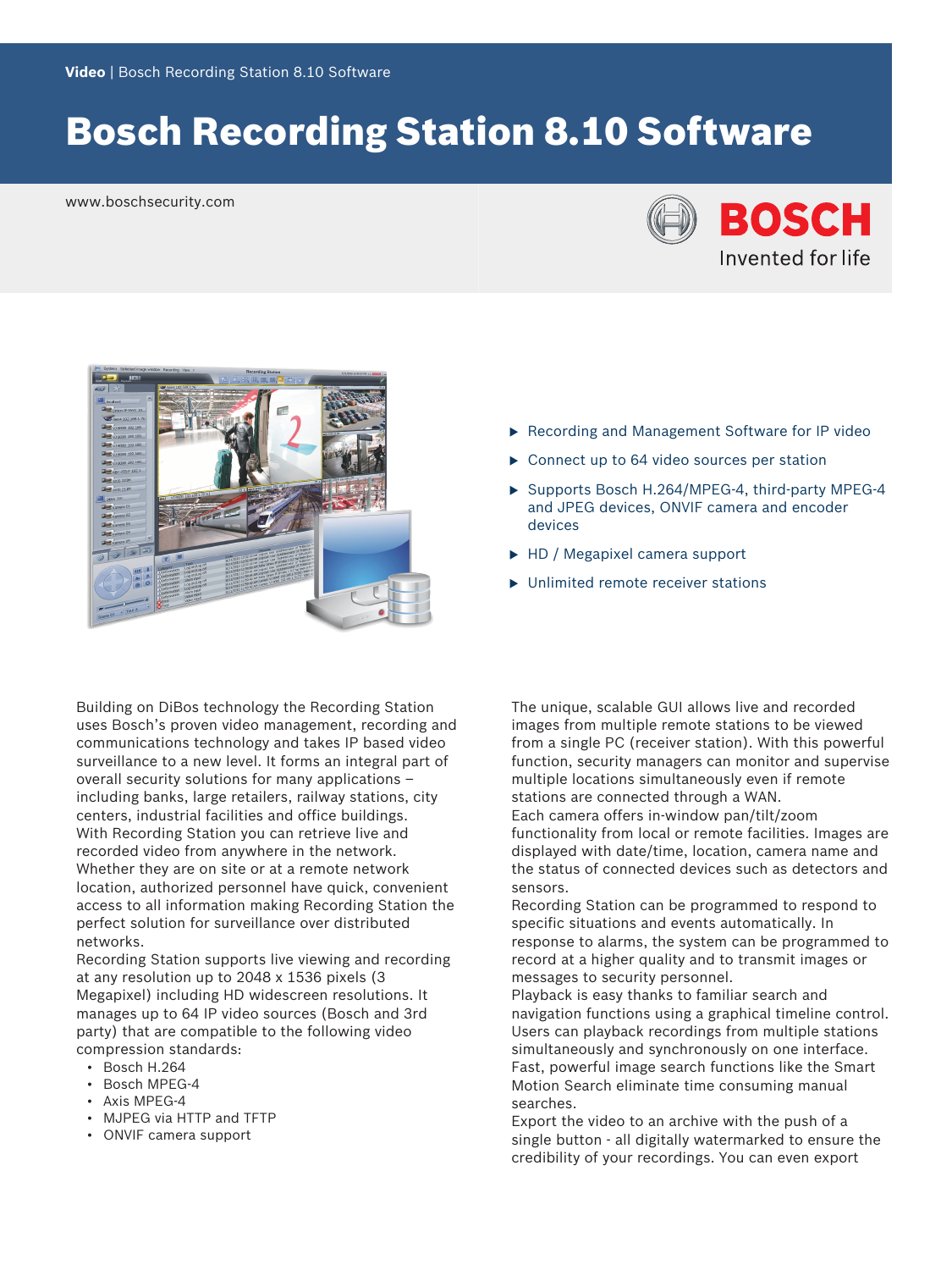multiple cameras from different recorders. Use the scheduled export to recurrently backup your recordings on various storage devices, such as external disk arrays and NAS (network attached storage).

To ensure the highest security, all system access is controlled by multiple user authorization levels which determine individual permissions for each user to a very high level of detail. These authorization levels determine what a user can do in the system. Elements such as camera viewing and control, playback and export of recordings, as well the types of system configuration settings that are allowed can be individually configured.

Events, such as login, log-off, status changes, image transmission, video export, and system shutdown are logged in a database and can be easily imported to spreadsheet programs like MS Excel. Video authentication is built-in to detect any attempt to alter the recorded images.

Recording Station provides various interfaces to other systems such as Bosch access solutions and alarm panels, as well as external systems like ATM and POS terminals, fire alarm systems, number plate capture equipment and video content analysis solutions. Integration with other security and building management systems is accomplished using OPC (OLE for Process Control). When even tighter integration is required, our VideoSDK provides you with a complete toolbox of modules for playback, searching, viewing and much, much more.

Use Recording Station in a LAN environment with Bosch Video Management System to advance to a true enterprise solution which provides a comprehensive feature set such as centralized user, event and alarm management, multi-monitor workstations with zoom able sitemaps and CCTV keyboard control. For special cases when the customer wants to be hardware independent we offer a USB dongle that provides a unique Computer Signature (Dongle ID). Recording Station still needs to be licensed via a software authorization and SLMS.

This USB dongle also can be used in case the Computer Signature changes on every start of Recording Station caused by for example

- RAID which covers / alters the HDD IDs or provides an own - mostly cryptically - hardware ID
- Windows 7 / Server 2008 which shows only these MACs which are actually connected
- Different Windows users which have different permissions to access PC hardware

# **Technical specifications**

| Recording resolutions                                           | QCIF, CIF, 2CIF, 4CIF, HD 720p, HD<br>1080p<br>Megapixel (arbitrary JPEG resolution up<br>to 2048 x 1536 pixels)                                                                                                                                                                                                                                                                                                                                                                                                                                                                                                                                                                                                                                              |
|-----------------------------------------------------------------|---------------------------------------------------------------------------------------------------------------------------------------------------------------------------------------------------------------------------------------------------------------------------------------------------------------------------------------------------------------------------------------------------------------------------------------------------------------------------------------------------------------------------------------------------------------------------------------------------------------------------------------------------------------------------------------------------------------------------------------------------------------|
| Recording rates per<br>channel                                  | PAL: 0,5 - 25 IPS<br>NTSC: 0,5 - 30 IPS                                                                                                                                                                                                                                                                                                                                                                                                                                                                                                                                                                                                                                                                                                                       |
| Supported video codecs /<br>protocols                           | Bosch MPEG-4<br>Bosch H.264<br>Axis MPEG-4,<br>JPEG/MJPEG via HTTP/TFTP                                                                                                                                                                                                                                                                                                                                                                                                                                                                                                                                                                                                                                                                                       |
| Supported Bosch<br>MPEG-4/H.264 IP<br>cameras                   | AutoDome Junior HD / HD IVA<br>AutoDome 100/200/300/500<br>AutoDome Easy IP / IP II / IP II E<br>Axis MPEG4 (no PTZ)<br>Dinion IP (MPEG4)<br>Dinion NBN-832V-P HD<br>Dinion NBN-921-P<br>Dinion NBx 4xx P / P IVA<br>Dinion NBx 4xx P SD / P SD IVA<br>Dinion NDx 4xx P SD / P SD IVA<br>Dinion HD 1080p D/N<br><b>Dinion NER-L2</b><br>Extreme IP<br>FlexiDome IP<br>FlexiDome NDN-921-P<br>FlexiDome NDx 4xx P / P IVA<br>FlexiDome HD 1080p D/N<br>NBC 255-P / 265 P / 225 P<br>NBC-255-W / NBC-265-W 265-W<br>NDC 265 P / 225-P / 225 P I<br>NDC-255-P / 255 PI<br>NDC-274 / 284<br>NTC-265-PI<br><b>NDN-265-PIO</b><br>NDN-822 x<br>AutoDome 700 IP<br>VG4 AutoDome (H.264 IP module)<br>VG5 AutoDome HD / SD<br><b>VOT 320V</b><br>NEI-30 IR Imager IVA |
| Supported Bosch H.264<br>and MPEG-4 encoders<br>(video servers) | VideoJet 10/1000<br>VideoJet X10 / X20 / X40<br>VideoJet X10 SN / X20 SN / X40 SN<br>VideoJet X1 XF / X1 XF W<br>VideoJet X20 XF E / X40 XF E<br><b>VIP10</b><br>VIP 1600 / 1600 XFM4<br>VIPX1 / VIPX1A / VIPX2 / VIPX2A / VIPX1<br>XF F<br>VJ8004 / VJ8004A<br>VJ8008 / VJ8008A                                                                                                                                                                                                                                                                                                                                                                                                                                                                              |
| Supported Bosch JPEG<br>IP cameras                              | NWC-0700/0800 Megapixel IP camera<br>NWC-0900 Day/Night Megapixel IP<br>camera                                                                                                                                                                                                                                                                                                                                                                                                                                                                                                                                                                                                                                                                                |
| Supported JPEG IP<br>cameras from other<br>manufacturers        | IP cameras from Arecont Vision, Axis,<br>Mobotix, Sony and other compatible<br>cameras that support HTTP/TFTP and<br>provide fixed path to JPEG image                                                                                                                                                                                                                                                                                                                                                                                                                                                                                                                                                                                                         |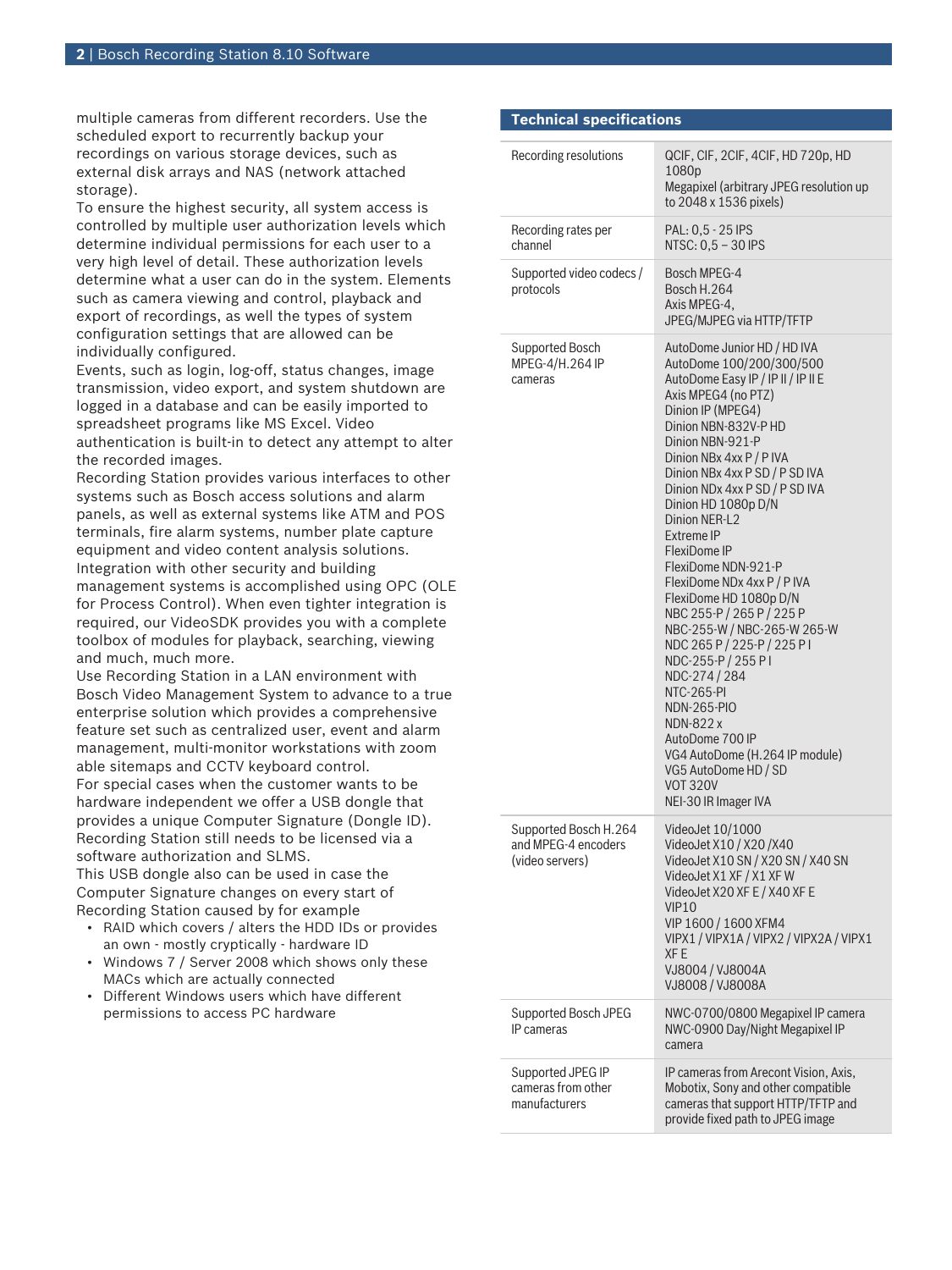| <b>Supported ONVIF</b><br>cameras                                                      | AXIS M7014 Video Encoder<br><b>AXIS P1347 Network Camera</b><br>AXIS P5534 PTZ Dome Network Camera<br>AXIS Q6035 PTZ Dome Network Camera<br><b>AXIS Q1604</b><br>Sony SNC-CH240<br>Panasonic WV-SC386 Series PTZ |
|----------------------------------------------------------------------------------------|------------------------------------------------------------------------------------------------------------------------------------------------------------------------------------------------------------------|
| Maximum number of<br>connected cameras:                                                | 64                                                                                                                                                                                                               |
| Maximum number of<br>configured remote<br>station at one receiver<br>station           | 500 (can be configured, visible in devices<br>list)                                                                                                                                                              |
| Number of<br>simultaneously<br>connected remote<br>stations at one receiver<br>station | Maximum: 32                                                                                                                                                                                                      |
| Supported Languages                                                                    | Czech, Danish, Dutch, German, Greek,<br>English, Finnish, French, Hungarian,<br>Italian, Norwegian, Polish, Portuguese,<br>Russian, Spanish, Swedish and Turkish                                                 |
| <b>HTTP Browser Access</b><br>(WAN)                                                    | IS must be installed and configured on<br>the Bosch Recording Station. A custom<br>HTTP port is possible.                                                                                                        |
| <b>BRS WebServer</b>                                                                   | ActiveX required on browser.<br>For Windows XP Professional:<br>maximum 3 connections to one station                                                                                                             |
| Supported operating<br>systems                                                         | <b>Windows 7</b> $(32-bit / 64-bit)$<br>Windows Server 2008 (32-bit)<br>Windows Server 2008 R2 (64-bit)<br>Windows XP Professional SP3 (32-bit)<br><b>Windows Server 2003 (32-bit)</b>                           |

#### **Minimum requirements for Workstation PCs running Bosch Recording Station (Recorder and Receiver)**

| Maximum recording rate | 50 Mbit/s                                                            |
|------------------------|----------------------------------------------------------------------|
| CPU                    | Core 2 Duo CPU                                                       |
| RAM                    | $2$ GB                                                               |
| Graphic Card           | 32-Bit color depth (DirectX 9 Hardware<br>Support, no shared memory) |
| Free disk space        | 2 GB on system partition                                             |
| Recording partition    | Dedicated partition (e.g. D.) for recording                          |
| Network adapter        | 1000 Base-T. Gbit                                                    |

# **Graphic adapter recommendations**

| standard performance | NVIDIA FX380<br>NVIDIA FX580                    |
|----------------------|-------------------------------------------------|
| high performance     | NVIDIA FX1700<br>NVIDIA FX1800<br>NVIDIA FX4800 |

#### **Minimum Requirements for server platforms running Bosch Recording Station (Recorder only)**

| Maximum recording rate                               | 100 Mbit/s (no local viewing)                                                                                                                                                                                                                            |  |
|------------------------------------------------------|----------------------------------------------------------------------------------------------------------------------------------------------------------------------------------------------------------------------------------------------------------|--|
| <b>CPU</b>                                           | quad-core Intel<br>Xeon 5504 processor (2.0 GHz)                                                                                                                                                                                                         |  |
| RAM                                                  | 4 GB                                                                                                                                                                                                                                                     |  |
| Recording partition                                  | Dedicated partition (e.g. D.) for<br>recording, storage expansion possible<br>with disc arrays directly attached to<br>internal SCSI port                                                                                                                |  |
| Supported disk arrays                                | DVA-xxK-xxxxxRA SCSI disk array<br>DVA-08E-xxxxxRA SCSI disk array;<br>no daisy chaining, max. 16 TB physical<br>storage                                                                                                                                 |  |
| Supported servers                                    | MHW-S360xx-xx, MHW-S380xx-xx                                                                                                                                                                                                                             |  |
| Reference HP servers                                 | DL360/DL380                                                                                                                                                                                                                                              |  |
| <b>Device Compatibility / Integration features</b>   |                                                                                                                                                                                                                                                          |  |
| <b>Bosch Video Management</b><br>System              | Version 3.0.<br>Requires 1 Gbit/s connections to central<br>server and workstation: communication<br>via TCP Port 135 plus 4 TCP ports and<br>4 UDP ports dynamically assigned in the<br>range from 1025 to 65535                                        |  |
| <b>ATM</b> integration                               | DTP3N via RS232 (only EMEA)                                                                                                                                                                                                                              |  |
| IP server integration                                | Any IP server using socket connections<br>for communication                                                                                                                                                                                              |  |
| Alarm panel integration<br>(intrusion, fire, access) | Integration via RS232:<br>AZ1010, BZ500, BZ1012, BZ1060,<br>FPA5000, G-Series Panels, NZ500,<br>NZ1008, NZ1012, NZ1060, UEZ,<br>UGM2020                                                                                                                  |  |
| Digital I/O modules                                  | Digital I/O Advantech ADAM-6017,<br>ADAM-6018, ADAM-6022, ADAM-6024,<br>ADAM-6050, ADAM-6050-W,<br>ADAM-6051, ADAM-6051-W,<br>ADAM-6052, ADAM-6055, ADAM-6060,<br>ADAM-6060-W, ADAM-6066,                                                                |  |
| OPC server                                           | The DiBos 8 OPC server (v8.7) also<br>supports Bosch Recording Station and<br>must be installed separately. The<br>installation file is included on the Setup<br><b>DVD</b><br>Note: OPC server is not supported on<br>Windows 7 and Windows Server 2008 |  |
| Virtual inputs                                       | Up to 132 virtual inputs                                                                                                                                                                                                                                 |  |
| <b>Ordering information</b>                          |                                                                                                                                                                                                                                                          |  |
|                                                      |                                                                                                                                                                                                                                                          |  |

**DVD Box + Manual without license** Recording Station DVD Box and Manual, without License Order number **BRS-DVD-00A**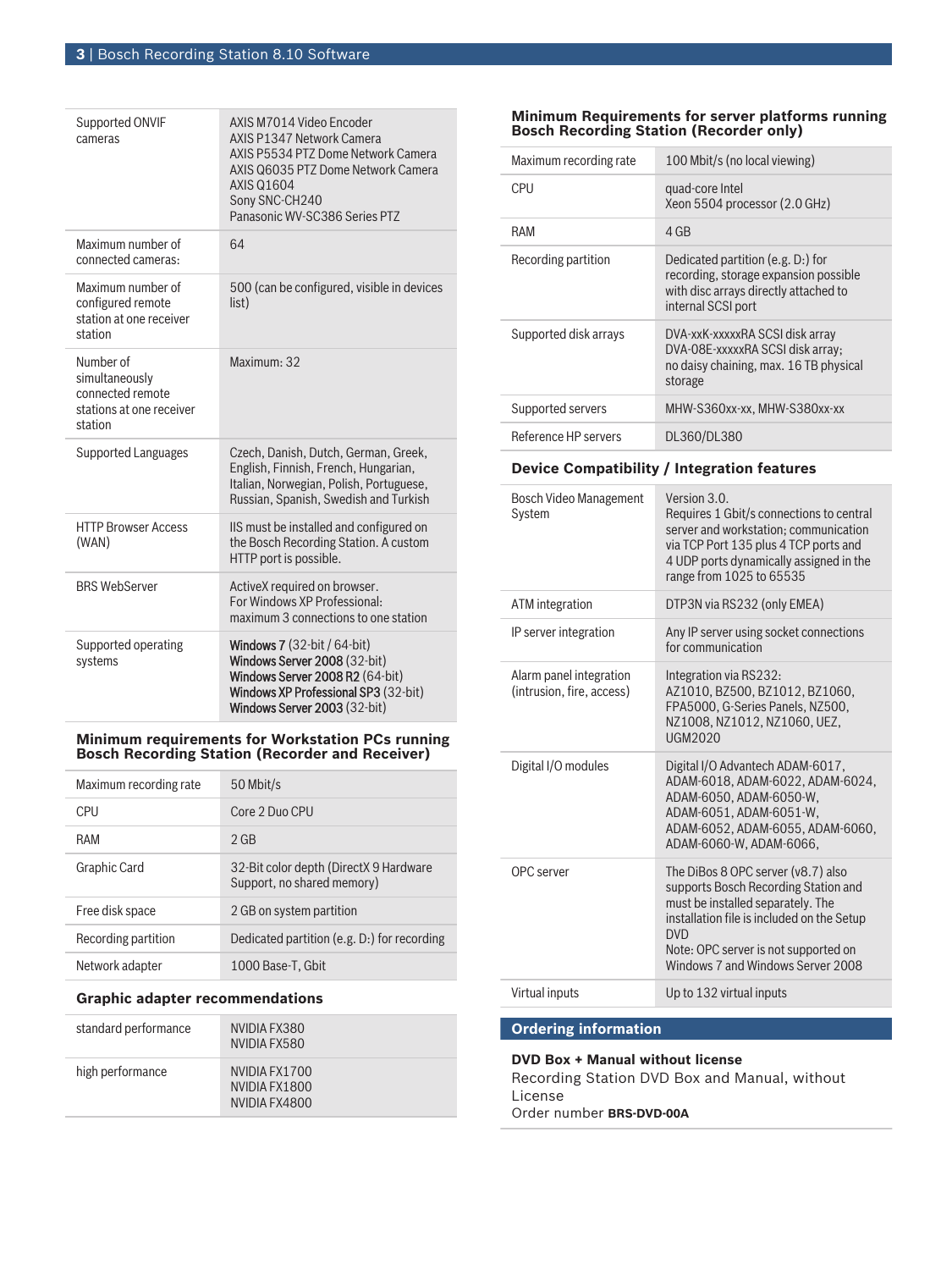### **DVD Box + Manual 16 IP cameras**

Recording Station DVD Box and Manual, Base License for 16 IP Cameras included Order number **BRS-DVD-16A**

# **DVD Box + Manual 32 IP cameras**

Recording Station DVD Box and Manual, Base License for 32 IP Cameras included Order number **BRS-DVD-32A**

#### **Software Options**

**Base License 4 IP cameras (e-license)** Recording Station Base License for 4 IP Cameras Order number **BRS-BASE-04A**

# **Base License 8 IP cameras (e-license)**

Recording Station Base License for 8 IP Cameras Order number **BRS-BASE-08A**

# **Base License 16 IP cameras (e-license)**

Recording Station Base License for 16 IP Cameras Order number **BRS-BASE-16A**

#### **Base License 32 IP cameras (e-license)**

Recording Station Base License for 32 IP Cameras Order number **BRS-BASE-32A**

#### **Expansion License 4 IP cameras (e-license)**

Recording Station Expansion License for 4 additional IP Cameras Order number **BRS-XCAM-04A**

#### **Expansion License 8 IP cameras (e-license)**

Recording Station Expansion License for 8 additional IP Cameras Order number **BRS-XCAM-08A**

#### **Expansion License 16 IP cameras (e-license)**

Recording Station Expansion License for 16 additional IP Cameras

Order number **BRS\_XCAM-16A**

### **Expansion license for 32 IP cameras (e-license)** Recording Station Expansion License for 32 IP Cameras Order number **BRS-XCAM-32A**

# **Feature License ATM POS bridge (e-license)**

Recording Station Feature License for ATM/POS Bridge Integration Order number **BRS-FATM-A**

# **Feature License IP Server (e-license)**

Recording Station Feature License for IP Server Socket Connections Order number **BRS-FIPS-A**

# **Feature License Security Panel (e-license)**

Recording Station Feature License for Security Panel Integration Order number **BRS-FPAN-A**

# **Feature License CD/DVD writing for Receiver (e-license)**

Recording Station (Receiver) Feature License CD/DVD Writing

Order number **BRS-FWRI-A**

### **BRS USB Dongle**

Recording Station USB dongle. Provides a unique ID if computer signature often changes. Order number **BRS-DNGL-A**

### **30 day Demo License (e-license)**

Recording Station Demo License for 32 IP Cameras (expires after 30 days) Order number **BRS-DEMO-32A**